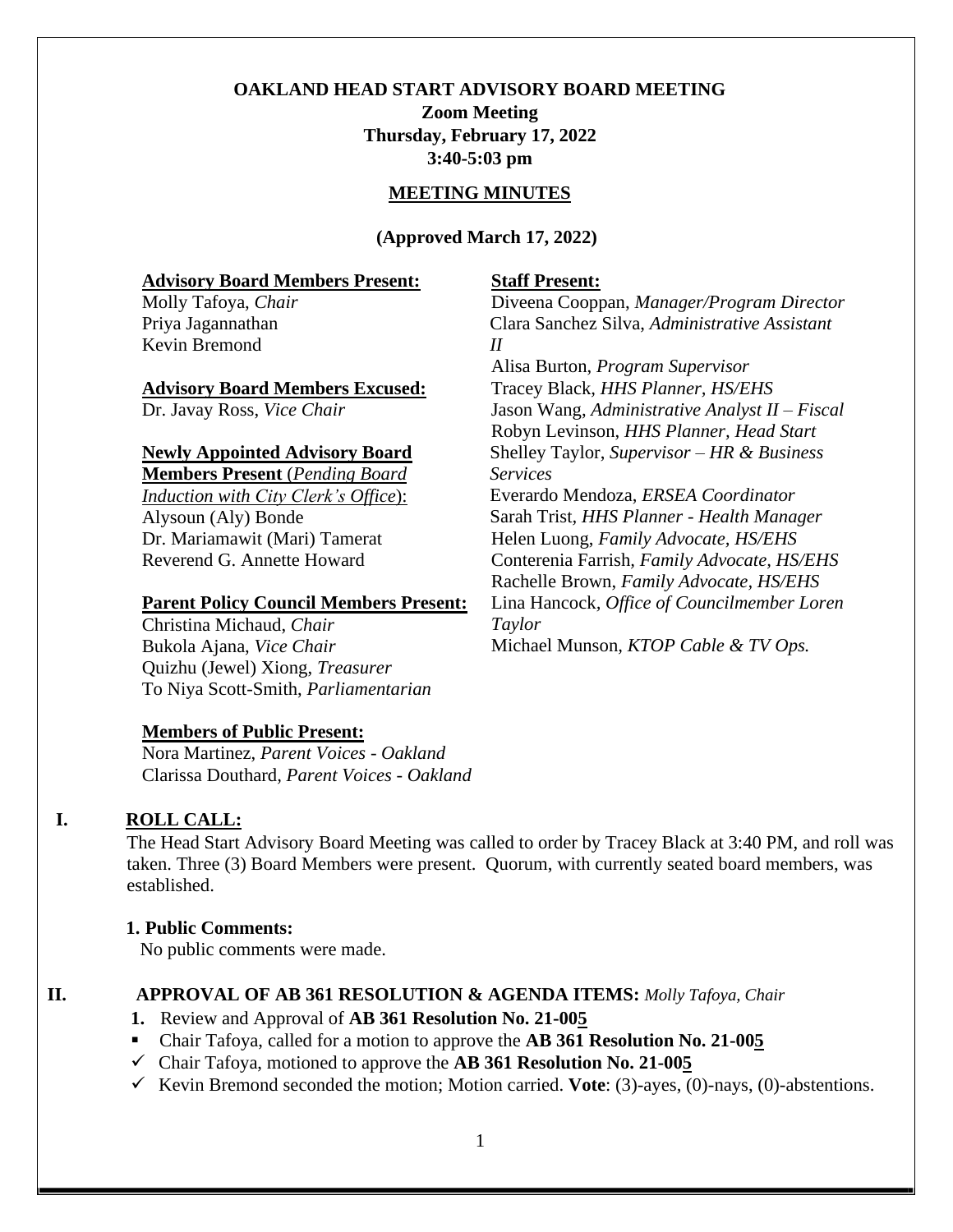- **2.** Review and Approval of **February 17, 2022, Advisory Board Meeting Agenda**
- Tracey Black asked for item #3 to be moved to #1 for the **February 17, 2022, Advisory Board Meeting Agenda**
- Chair Tafoya called for a motion to approve the **Revised February 17, 2022, Advisory Board Meeting Agenda**
- ✓ Priya Jagannathan motioned to approve the **Revised February 17, 2022, Advisory Board Meeting Agenda**
- ✓ Kevin Bremond seconded the motion; Motion carried. **Vote:** (3)-ayes, (0)-nays, (0)-abstentions
- **3.** Review and Approval of **January 20, 2022, Advisory Board Meeting Minutes.**
- Chair Tafoya clarified that she was excused from attending the Advisory Board Meeting during January 20, 2022, and requested that this be documented.
- Chair Tafoya, called for a motion to approve **the January 20, 2022, Advisory Board Meeting Minutes**
- ✓ Priya Jagannathan motioned to approve the **January 20, 2022, Advisory Board Meeting**  Minutes.
- $\checkmark$  Kevin Bremond seconded the motion; Motion carried. **Vote:** (3)-ayes, (0)-nays, (0)-abstentions

# **PARENT POLICY COUNCIL UPDATES:** *Diveena Cooppan, Program Director/Manager;*

**III.** *Parent Policy Council Member & Program Staff*

# **1. Parent Policy Council Member Feedback***, presented by Bukola Ajana, PPC Vice Chair*

- Program staff welcomed and inducted 6 additional "Primary" Representatives to the Parent Council.
- We now have \*13 (*correction*) "Primary" Parent Policy Council Representatives (10 grantee sites and 3 partner sites) and the Representatives from Tassafaronga and 85<sup>th</sup> Avenue, will be inducted in March.
- **Elections for Officers of the Parent Policy Council were held at the meeting and the** following members were elected:
	- Christina Michaud, Returning member, Community Representative *Chair*
	- Bukola Ajana, Returning member, San Antonio Park EHS *Vice Chair*
	- Anna Beliel, Manzanita HS *Secretary*
	- Jia Huan (Ericka) Wei, Laney College Children's Center- *Asst. Secretary*
	- Quizhu (Jewel) Xiong, Grantee Home-Based *Treasurer*
	- To Niya Scott-Smith, Returning Member, St. Vincent's Day Home *Parliamentarian*
- The Strategic Planning process, community assessment update data, and proposed Goals  $\&$ Objectives for FY 2022-2026 were discussed.
- On Saturday, February 12, Members discussed the community assessment data in detail and recommended changes to the proposed Program Goals & Objectives for FY 2022-2026.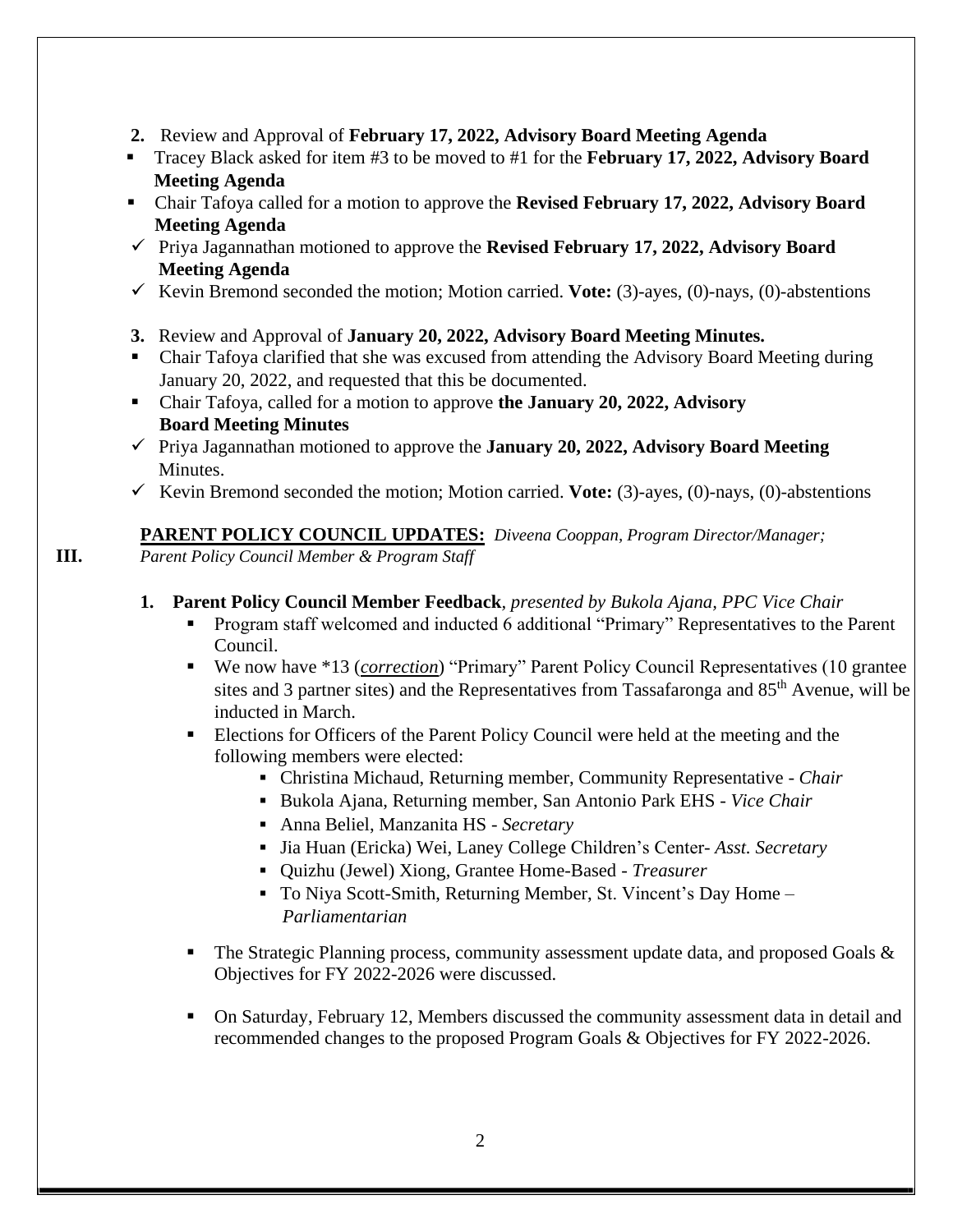### **Welcome New Advisory Board Members:**

- **Dr. Tamerat introduced herself:** Dr. Tamerat is a pediatrician at UC Benioff, Children's Hospital Oakland Primary Care Clinic. She is originally from Washington, DC and has been in the Bay Area for about 10 years. Dr. Tamerat is part of the faculty at Children's Hospital Oakland and supervises the resident trainees in Pediatrics.
- **Aly Bonde introduced herself:** Ms. Bonde is the Director of Housing and Economic Mobility at Oakland Thrives, focusing on the Guaranteed Income Pilot Program. Her background includes special education and childcare worker.
- **Reverend Annette Howard introduced herself:** Reverend Howard started out as a parent in Head Start, with her daughter attending the program. She volunteered at the centers, worked with the parent groups, and was on the Parent Policy Council. Reverend Howard was hired as a consultant for the Head Start program, eventually came on full-time, and recently retired from the City's Head Start program for after 35 years of service.

# **IV. ACTION ITEMS:**

### **1. Monthly Progress Report:** *Diveena Cooppan & Program Staff*

### **a***.* **Monthly Enrollment and Content Area Monitoring Update – January 2022**

- Child assessments, screenings, parent conferences and home visits have been completed within this the first phase of the year.
- Enrollment and attendance remain at 63%.
- Due to the impact of pandemic, we continue to have the Office of Head Start enrollment and attendance waivers on meeting the 97% enrollment requirement and the 85% attendance requirement.
- **.** Highlights: Medical home We're at  $98\%$  for our families, Health Insurance is at  $92\%$ , Physical Exams and Well-being checks are slightly low at 73%
- Up-to-date Immunizations are at 98%, Hearing and Vision Screenings are at 90%, Growth assessments are at 87%.
- 91% of families have a Dental Home, 72% have had a current Dental Exam and 93% have had a Nutrition Screening.
- The Ages & Stages Questionnaire (ASQ) was completed at a 98%, Behavioral Screening, Ages and Stages Questionnaire the Social Emotional (SE) had 98% completion. Out of the ASQ developmental screening we had about 37% of concerns identified and out of the ASQ-SE behavioral screening we had about 20% of concerns identified.
- The individualized curriculum assessment we're at 94% completion. We have completed 91% of the initial Parent/Teacher conferences and 98% of the initial Home Visit were completed. 96% of the first family outcomes assessments have been completed.
- Currently we approximately 9% of the children enrolled in with an IFSP and IEP, and approximately around 20 referrals that are currently in process.
- The team supported five families who were in an insecure housing situation stable housing.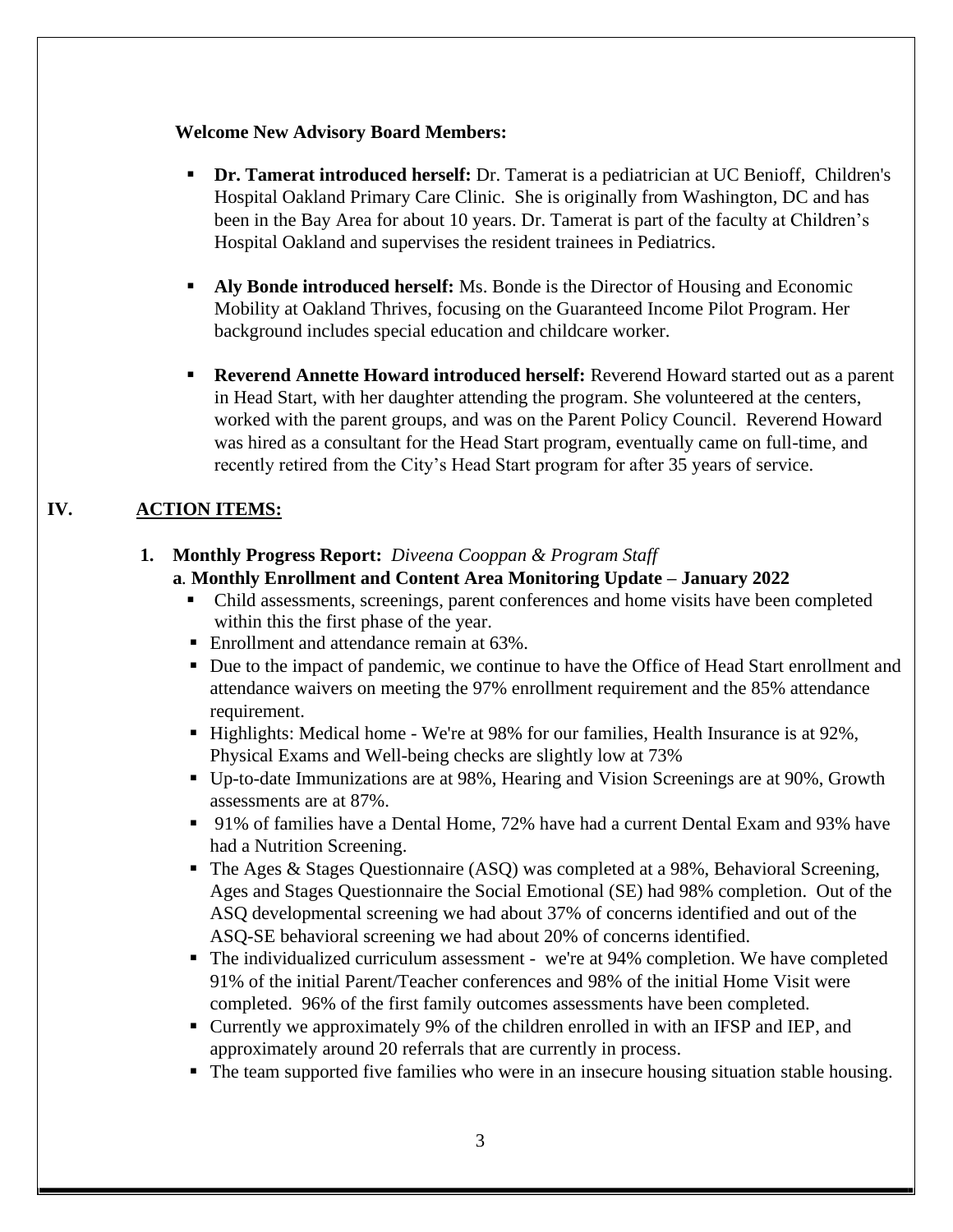#### **b***.* **Self-Assessment Plan FY 21-22**

Plan to be presented at the Advisory Board Meeting in March.

# **c***.* **COVID 19 Response Update,** *presented by Sarah Trist, HHS Planner/Health Manager*

- January was a very difficult month for COVID, as the surge was higher than the surge we saw at this time last year. However, numbers are coming down rapidly.
- We had nine site closures in January with very limited infection within the center.
- Every center-based staff is vaccinated at this time, and we continue to provide staff Covid self-testing kits.
- We continue to use an isolation and quarantine period of 10 days in recognition of the risk to families.
- The Home-based program remains virtual at the moment.
- Chair Tafoya called for a motion to approve the **Monthly Progress Report**
- ✓ Chair Tafoya motioned to approve to approve the **Monthly Progress Report**
- ✓ Priya Jagannathan seconded the motion; Motion carried. **Vote**: (3)-ayes, (0)-nays, (0) abstentions
- **2. Monthly Financial Report:** *Christine Rolan, HSD Budget & Fiscal Manager. Jason Wang, Admin. Analyst II*

**a***.* **Monthly Financial Report – January 2022,** *presented by Jason Wang, Admin. Analyst II*

- **•** The payroll numbers are through January  $7<sup>th</sup>$ , 2022. The year is about 60% over and we are on track in most of the budget categories at 58%.
- In response to a request for additional detail on the organization of the budget, a summary of budget categories was created to provide real life examples.
- Jason presented the progress of expenditures in the current Head Start and Early Head Start Budget.
- Personnel 45% expended
- Fringe Benefits 80% expended
- **•** Travel is at  $-0\%$
- **•** Equipment  $0\%$
- **•** Supplies currently at 7% expended.
- Contractual currently at  $74\%$  expended.
- Other currently at 49  $%$  expended.
- Total Direct Charges is at 59% and Indirect Charges are at 43%. Total percentage we have spent is 58%.
- Purchase Card (P-Card) with Zoom expenses for our centers, is approximately, \$688.
- Meal Count: Breakfast we served a total of 1,504; Lunch we served a total of 1,355, and for Afternoon Snacks, we served a total of 1,361.
- Chair Tafoya called for a motion to approve the **Monthly Financial Report January 2022**
- ✓ Kevin Bremond motioned to approve the **Monthly Financial Report – January 2022**
- ✓ Priya Jagannathan seconded the motion; Motion carried. **Vote:** (3)-ayes, (0)-nays, (0) abstentions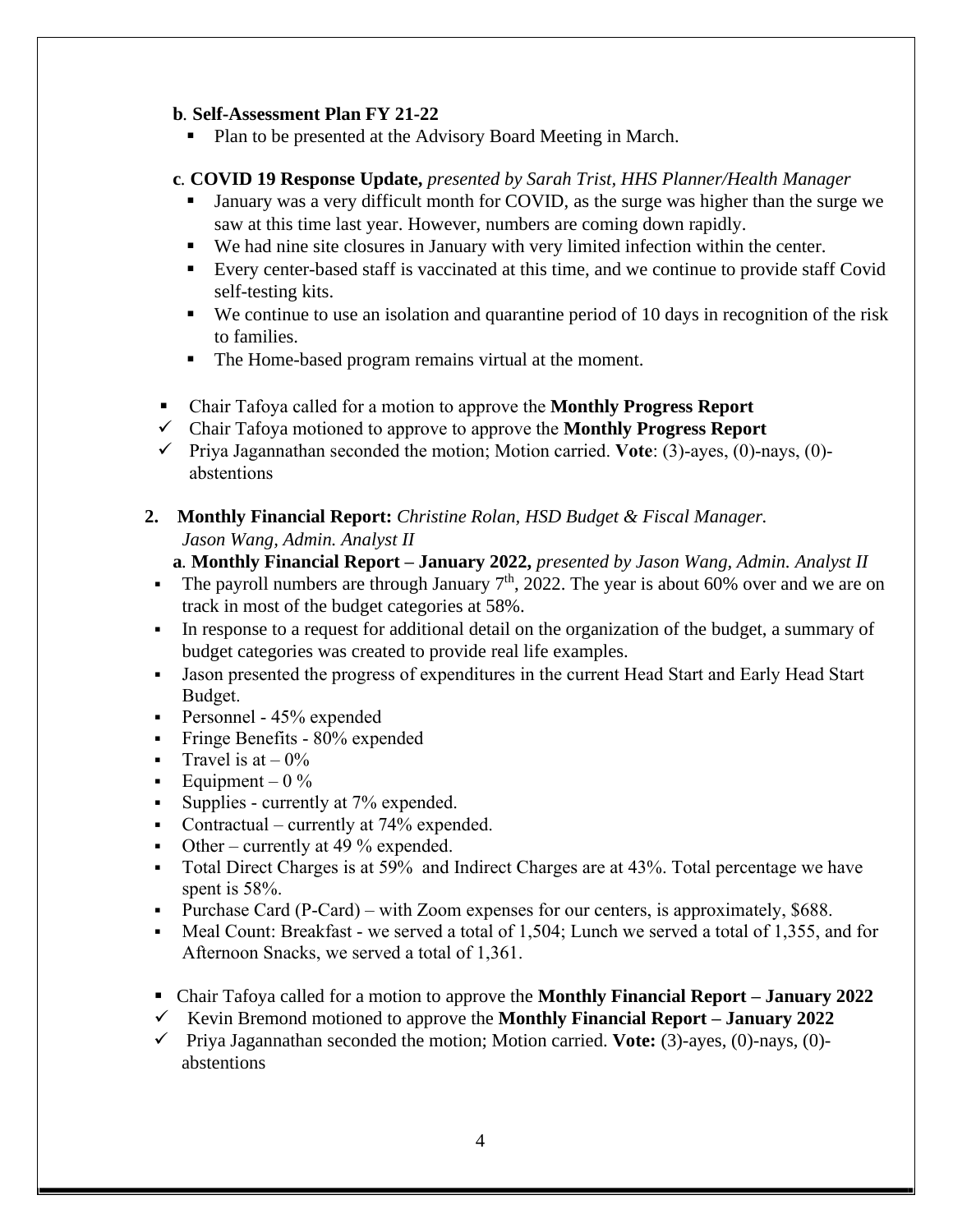# **3. Annual Strategic Review,** *presented by Diveena Cooppan, Program Director* **a***.* **Selection Criteria**

# **b. Program Goals and Objectives**

- We are requesting approval of our Program Goals and Objectives, which will become part of the FY 22-23 continuation application, as they are part of the strategic planning for the five-year grant cycle (FY 2021-2026)
- On Saturday, February 12, 2022, we held a Strategic Planning session focused on goals and objectives. We were able to take a deep dive into the community assessment data and had a powerful discussion.
- The proposed Strategic Plan PY 2022-2026 was presented by Diveena in a PowerPoint presentation and highlighted key issues that would help influence the shaping of our program.
- **GOAL 1:** FAMILY WELL-BEING: The City of Oakland's Head Start Program will collaborate and partner with families to support family well-being, parents' aspirations, and parents' life goals to create healthy, safe and secure environments for young children to learn and grow.
- **GOAL 2**: COMMUNITY ENGAGEMENT: The City of Oakland's Head Start Program will facilitate meaningful connections with the community to enhance the lives of children and families.
- **GOAL 3**: SCHOOL READINESS: The City of Oakland's Head Start Program will provide high quality early childhood development programs designed to help children realize their greatest potential and prepare for success in school.
- Chair Tafoya expressed her concern regarding not having a dedicated staff person working on this Strategic Planning Project, due to staff shortages and offered for Parent Policy Council and Advisory Board members to volunteer to help.
- Diveena responded that the program would look into additional ways that the Parent Policy Council and Advisory Board could assist in an ongoing manner, with the supporting and assessing the Strategic Plan.
- Kevin Bremond requested that ongoing activities supporting Father/Male Involvement be made more visible and/or added to the Objectives, under each Program Goal.
- Priya Jagannathan shared excitement about the detail in which the Goals and Objectives were presented and looks forward to seeing the implementation of the objectives associated with the goals, in the coming program year.
- Priya Jagannathan and Aly Bonde requested a copy of the Community Assessment Update, when final.
- Chair Tafoya called for a motion to approve the **Program Goals and Objectives for 2022-2026** ✓ Chair Tafoya motioned to approve the **Program Goals and Objectives for 2022-2026**